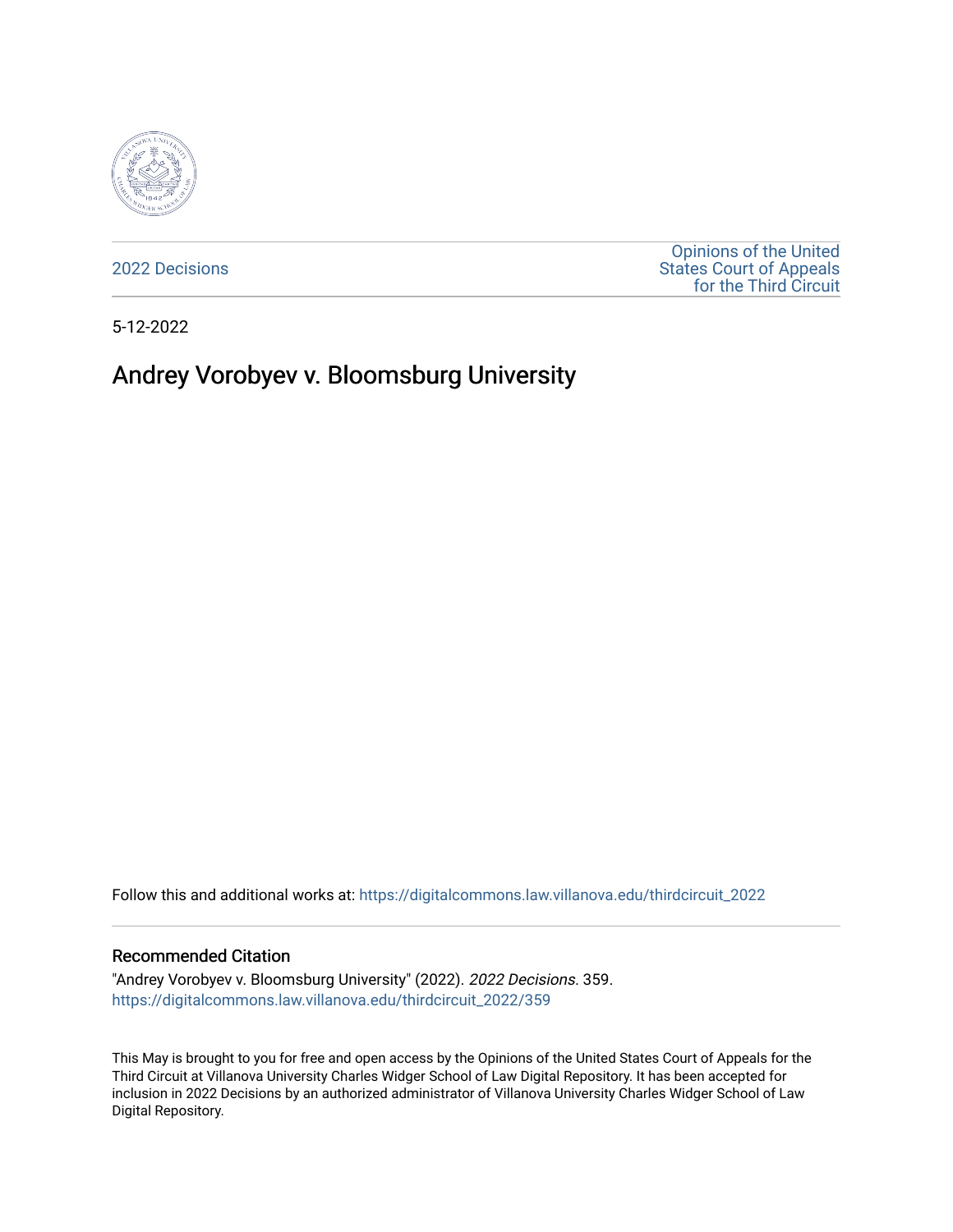## NOT PRECEDENTIAL

# UNITED STATES COURT OF APPEALS FOR THE THIRD CIRCUIT

### No. 21-2111

ANDREY VOROBYEV, as Admin. to the Estate of Ivan Vorobyev, deceased, Appellant

v.

BLOOMSBURG UNIVERSITY OF PENNSYLVANIA; COMMONWEALTH OF PENNSYLVANIA, c/o: Office of the Attorney General; LAURA WOLFE, MSN, CRNP; JOHN DOE AND JANE ROE # 1-10, Bloomsburg University

> On Appeal from the United States District Court for the Middle District of Pennsylvania (D.C. No. 3-20-cv-01384) Magistrate Judge: Hon. Martin C. Carlson

Submitted Under Third Circuit LAR 34.1(a) April 28, 2022

Before: HARDIMAN, RENDELL, and FISHER, *Circuit Judges*.

(Filed: May 12, 2022)

# OPINION\*

<sup>\*</sup> This disposition is not an opinion of the full Court and pursuant to I.O.P. 5.7 does not constitute binding precedent.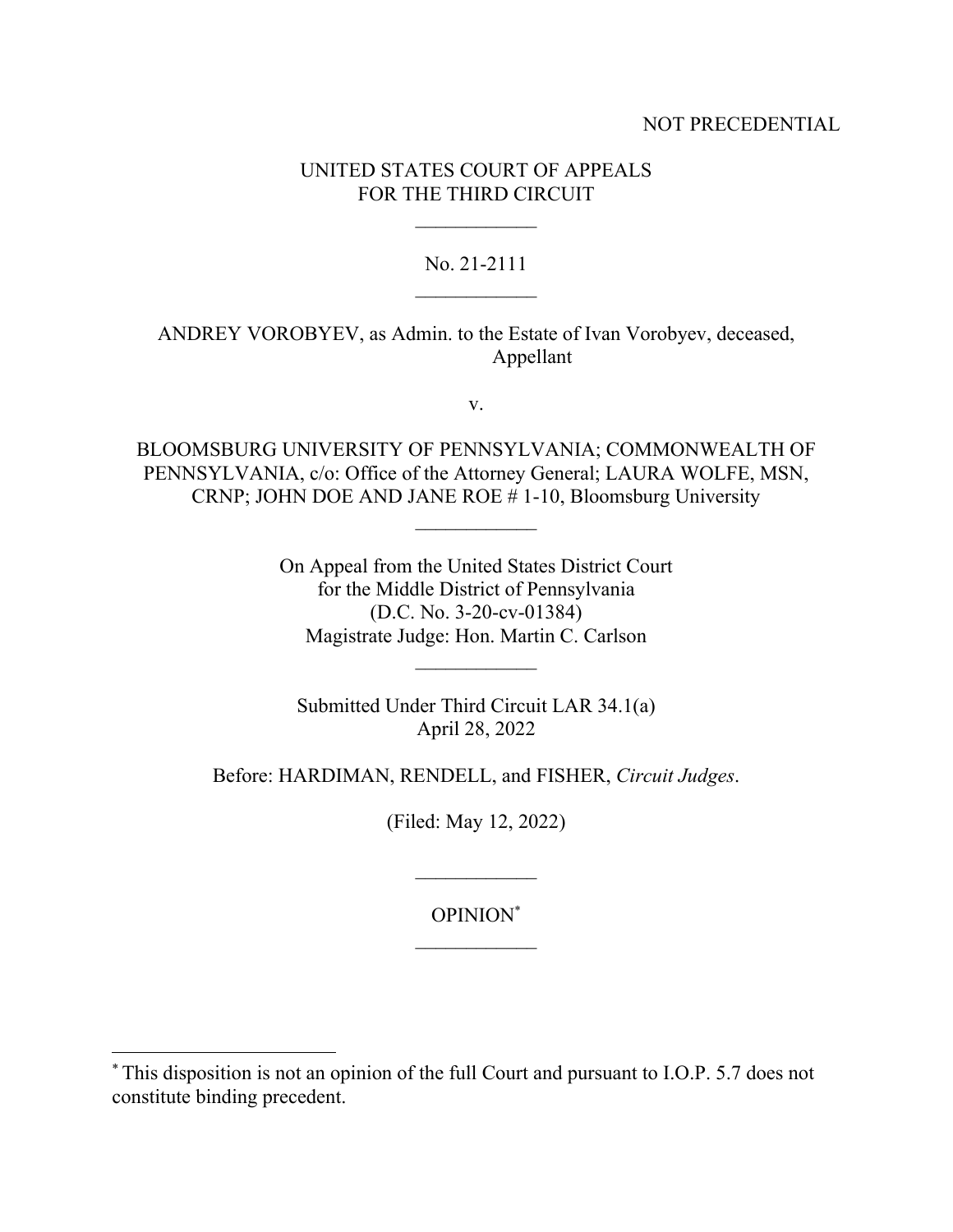#### HARDIMAN, *Circuit Judge*.

This tragic case arises out of the untimely death of Bloomsburg University student Ivan Vorobyev due to complications from diabetes. Ivan's father, Andrey, on behalf of Ivan's estate, sued one of the University's nurses who cared for Ivan just before his death. We agree with the District Court<sup>1</sup> that Andrey failed to state a claim under 42 U.S.C. § 1983, but we will remand so that Andrey can amend his complaint, unless the District Court determines that amendment would be futile.

# $I^2$

Ivan was diagnosed with Type 1 diabetes as a child, and he notified the University of his condition on multiple occasions. His University medical file included a letter from his endocrinologist and a nurse practitioner describing Ivan's severe diabetes and warning that "[s]ustained high blood sugar levels may affect concentration and if untreated, can lead to nausea and vomiting and more serious complications such as ketosis and[,] if left untreated[,] life threatening diabetic ketoacidosis." App. 138.

In November 2018, Ivan suffered a severe episode of nausea, vomiting, abdominal pain, and high blood sugar. He called the Student Health Center to report his symptoms. Nurse Laura Wolfe treated Ivan when he arrived for his appointment later that day. She knew about Ivan's diabetes and treatment plan as well as the letter from his

<sup>&</sup>lt;sup>1</sup> Magistrate Judge Martin Carlson presided by consent under 28 U.S.C.  $\S$  636(c).

<sup>&</sup>lt;sup>2</sup> "On appeal from a dismissal, we take the allegations in [the plaintiff's] complaint as true," *Mears v. Connolly*, 24 F.4th 880, 882 (3d Cir. 2022), so we recount the facts as pleaded in the complaint.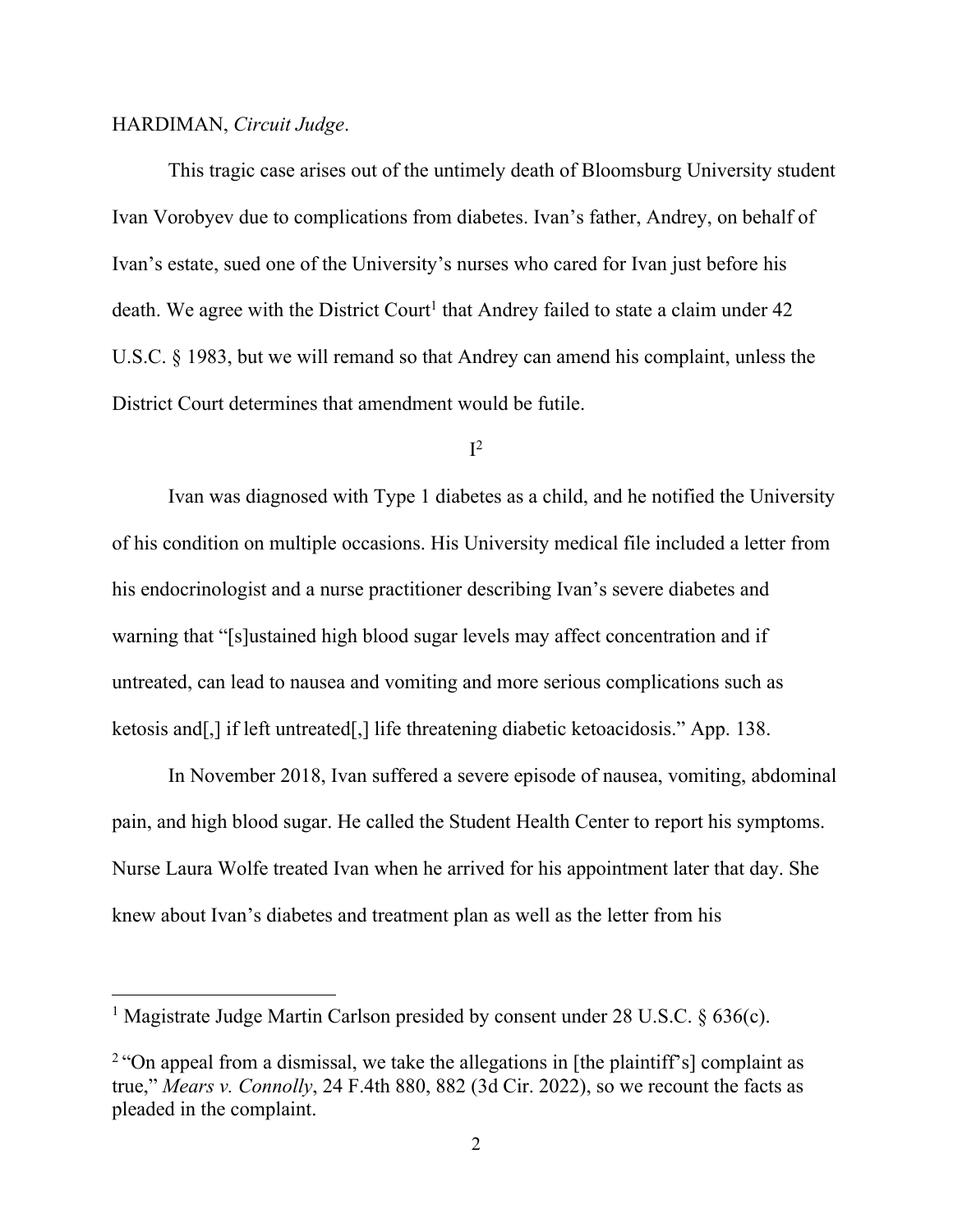endocrinologist. She also knew that Ivan exhibited symptoms of complications from diabetes, and she documented his extremely high blood sugar levels. Despite knowing that these complications could be lethal if left untreated, Nurse Wolfe diagnosed Ivan with "nausea with vomiting, unspecified," prescribed him medication for the nausea, and sent him back to his dorm until his father could take him home. App. 118 ¶ 36. Ivan went home with his father, where his blood sugar continued to rise until he collapsed and suffered cardiac arrest. Ivan was taken by ambulance to the hospital, where he died the next day. His cause of death was "cardiac arrest from hypovolemia, severe diabetic ketoacidosis, cerebral edema, and brain death." App. 119 ¶ 43.

Ivan's father, Andrey, brought federal and state claims against the University, the Commonwealth of Pennsylvania, Nurse Wolfe (in her official and personal capacities), and unidentified parties associated with the Student Health Center. Andrey gave up his claims against the University, the Commonwealth, and Wolfe in her official capacity. *Vorobyev v. Bloomsburg Univ. of Pa.*, 541 F. Supp. 3d 524, 529 (M.D. Pa. 2021). The anonymous parties have never been identified. Accordingly, Andrey's only remaining federal claim is against Wolfe in her personal capacity under § 1983. *Id.* The District Court concluded that Andrey failed to state a viable federal claim and dismissed the complaint "without prejudice to the litigation of the plaintiff's state law tort claims in state court." App. 82; *see Vorobyev*, 541 F. Supp. 3d at 529. This appeal followed.

3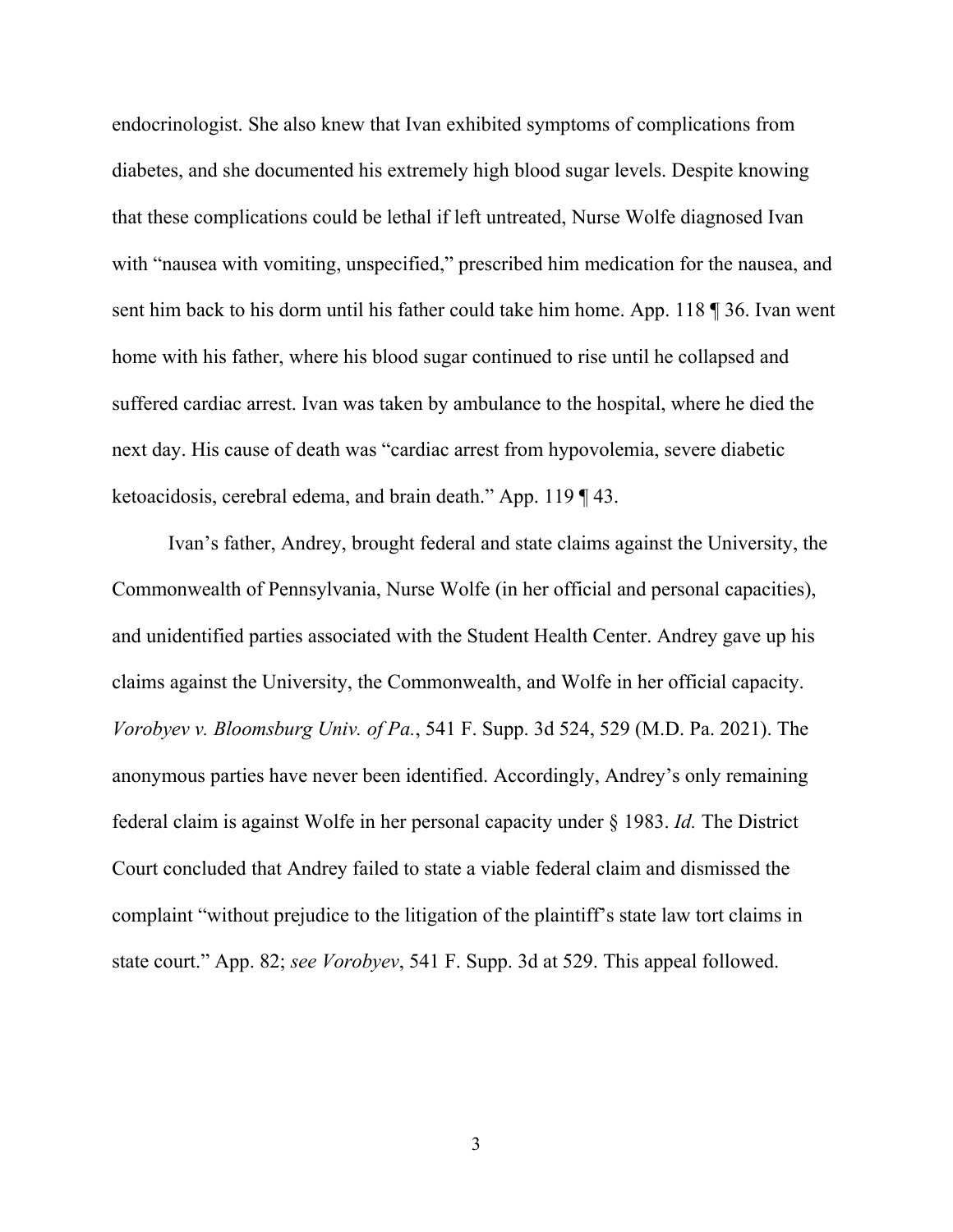Andrey sued Nurse Wolfe on a state-created danger theory. This type of substantive due process claim requires Andrey to show:

(1) the harm ultimately caused to [Ivan] was foreseeable and fairly direct;

(2) [Nurse Wolfe] acted in willful disregard for [Ivan's] safety;

(3) there was some relationship between the state and [Ivan]; and

(4) [Nurse Wolfe] used [her] authority to create an opportunity for danger that otherwise would not have existed.

*Phillips v. Cnty. of Allegheny*, 515 F.3d 224, 235 (3d Cir. 2008) (cleaned up). We focus on the fourth requirement. To satisfy that element, there must be an allegation "that state authority was affirmatively exercised in some fashion." *Id.* at 236. Inaction or omission will not do. *Id.* The District Court dismissed Andrey's complaint because his "state-created danger claim is based on Wolfe's inaction, rather than any affirmative conduct." *Vorobyev*, 541 F. Supp. 3d at 534–35. We agree.

The complaint purports to allege 11 affirmative acts by Nurse Wolfe. We first note that 8 of those allegations are framed in terms of what Wolfe "failed" to do, not affirmative acts she actually took. App.  $123-24 \text{ } \text{\textdegree{I}}60(b)-(g)$ , (i), (k). Another alleges that she "[d]elayed Ivan Vorobyev's examination and/or treatment

<sup>&</sup>lt;sup>3</sup> The District Court had jurisdiction under 28 U.S.C.  $\S\S 636(c)(1)$ , 1331, 1343(a)(4), 1367(a). We have jurisdiction under 28 U.S.C. §§ 636(c)(3), 1291. "We exercise plenary review over a district court's grant of a motion to dismiss pursuant to Federal Rule of Civil Procedure 12(b)(6)." *Talley v. Wetzel*, 15 F.4th 275, 286 n.7 (3d Cir. 2021).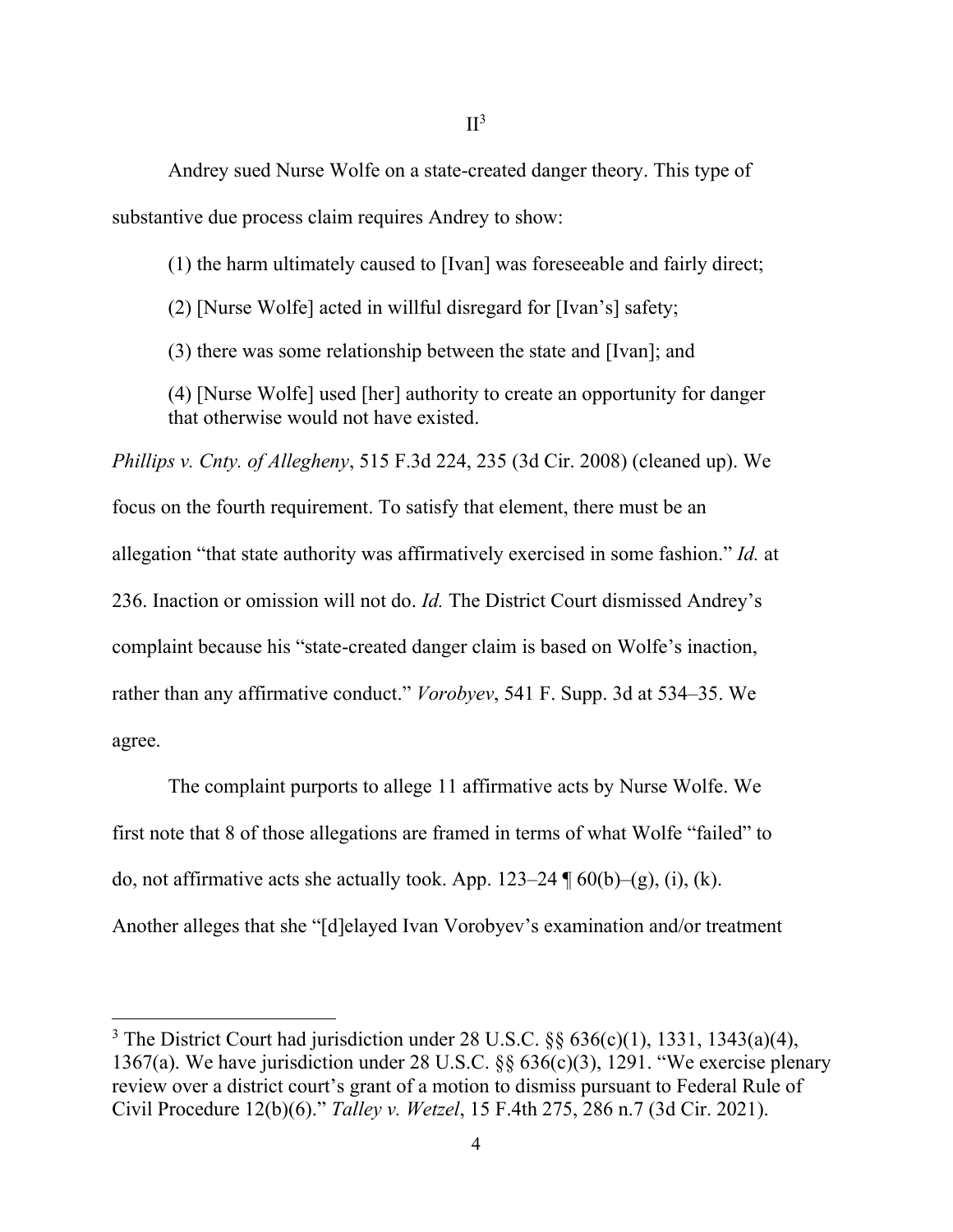by an appropriate specialist." App. 123  $\P$  60(h). To show that Wolfe affirmatively delayed Ivan's treatment, Andrey would have to allege "a restraint of personal liberty that is similar to incarceration or institutionalization." *Mears v. Connolly*, 24 F.4th 880, 884 (3d Cir. 2022) (cleaned up); *see also Ye v. United States*, 484 F.3d 634, 641 (3d Cir. 2007) ("[A] 'deprivation of liberty' is a bedrock requirement of state liability under the substantive due process clause."). But there is no allegation that Wolfe affirmatively acted to prevent Ivan from seeing a specialist, much less that she restrained him from doing so. At worst, she misdiagnosed his symptoms, and that's the crux of the remaining two allegations: she "[i]ncorrectly diagnosed I[v]an . . . and sent him back to his dormitory," and she "[i]mproperly assessed the medical condition of Ivan." App. 123  $\P$  60(a), (j). But even actions which "could, and almost certainly do, give rise to a state law medical malpractice claim" do not constitute a state-created danger unless they also constitute a deprivation of liberty. *Ye*, 484 F.3d at 642.

In *Ye*, a doctor assured an ailing patient that "there is nothing to worry about." *Id.* at 635. The patient's family relied on the doctor's assurance and did not take the patient to the emergency room. *Id.* Later the same day, the family found the patient unconscious, and he was rushed to the hospital. *Id.* The patient received emergency bypass surgery, was hospitalized for more than a month, and required a ventilator after his release. *Id.* Despite expert testimony that the doctor's conduct was "unconscionable," *id.* at 636, we held that the doctor's assurances were not affirmative acts sufficient to make out a state-created danger claim. *Id.* at

5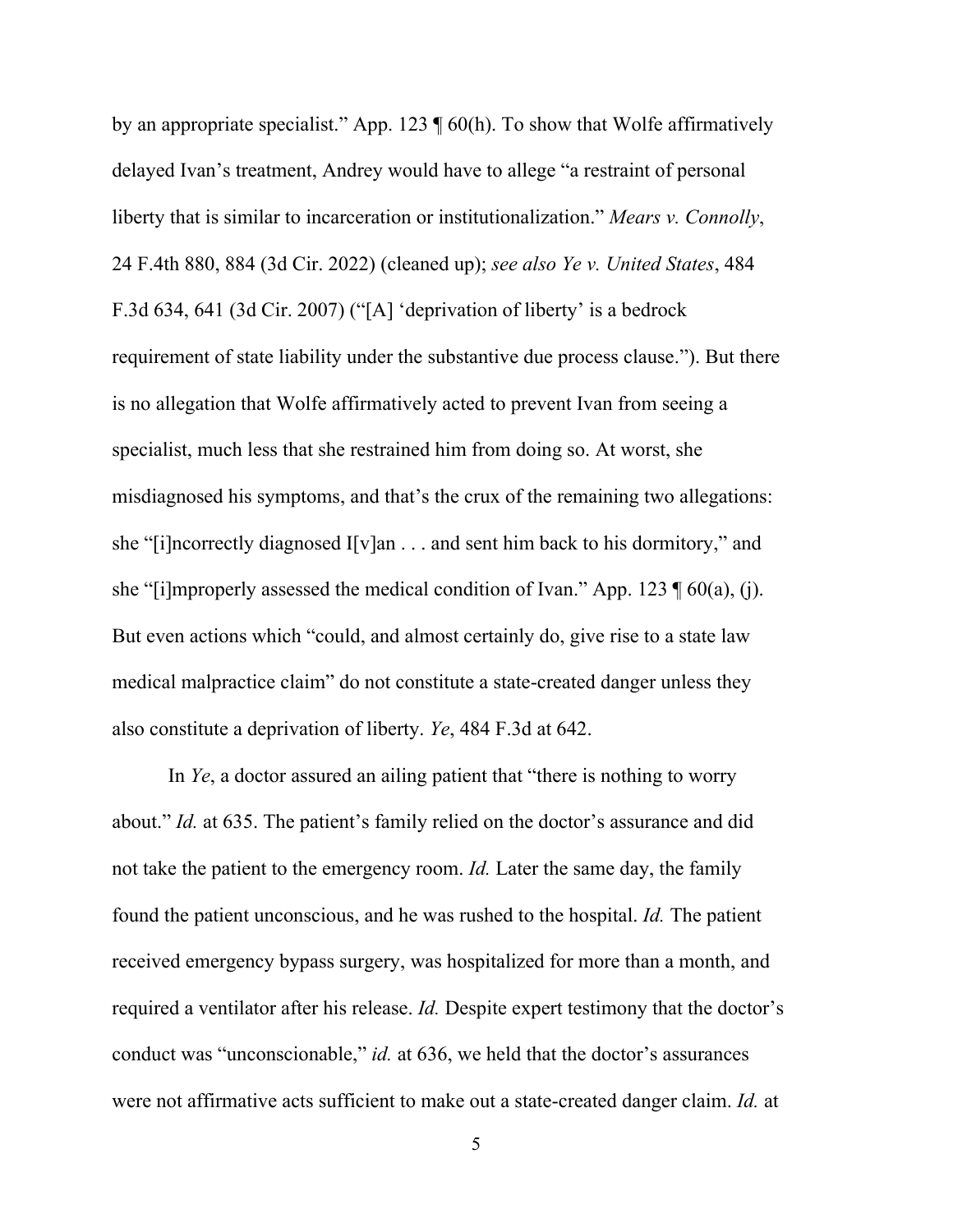642. Such claims "must be predicated on an affirmative act that works a deprivation of liberty," *id.* at 641, and the doctor did not deprive the patient of his liberty, *id.* at 643. If an affirmative assurance of well-being cannot constitute a deprivation, then misdiagnosis—the conduct at issue here—cannot either.

Andrey resists this conclusion, arguing that Wolfe committed an affirmative act by releasing Ivan back to his dorm. He cites three cases to establish that release constitutes an affirmative act, but none of them help his argument. The first is *Kneipp v. Tedder*, 95 F.3d 1199 (3d Cir. 1996), where the police stopped a visibly drunk couple walking home. *Id.* at 1201. The police let the husband go home first, then left the intoxicated wife to find her own way home in the cold, which she never did. *Id.* at 1202–03. The wife suffered hypothermia that resulted in permanent brain damage. *Id.* at 1203. We held those facts sufficient to make out a state-created danger claim. *Id.* at 1211. The police affirmatively acted to remove the husband, "who presumably would have sheltered [the wife] from peril," *Johnson v. City of Phila.*, 975 F.3d 394, 399 (3d Cir. 2020) (citation omitted), thereby making her "more vulnerable to danger [than] had they not intervened," *Kneipp*, 95 F.3d at 1209. Thus, in *Kneipp*, the affirmative act was the release of a would-be protector. Here, Wolfe released Ivan, not a would-be protector, so *Kneipp* is no help to Andrey.

The second case—*L.R. v. School District of Philadelphia*, 836 F.3d 235 (3d Cir. 2016)—occurred in the unique setting of a kindergarten classroom. There, we held that a teacher who sent a kindergartner home with a child molester without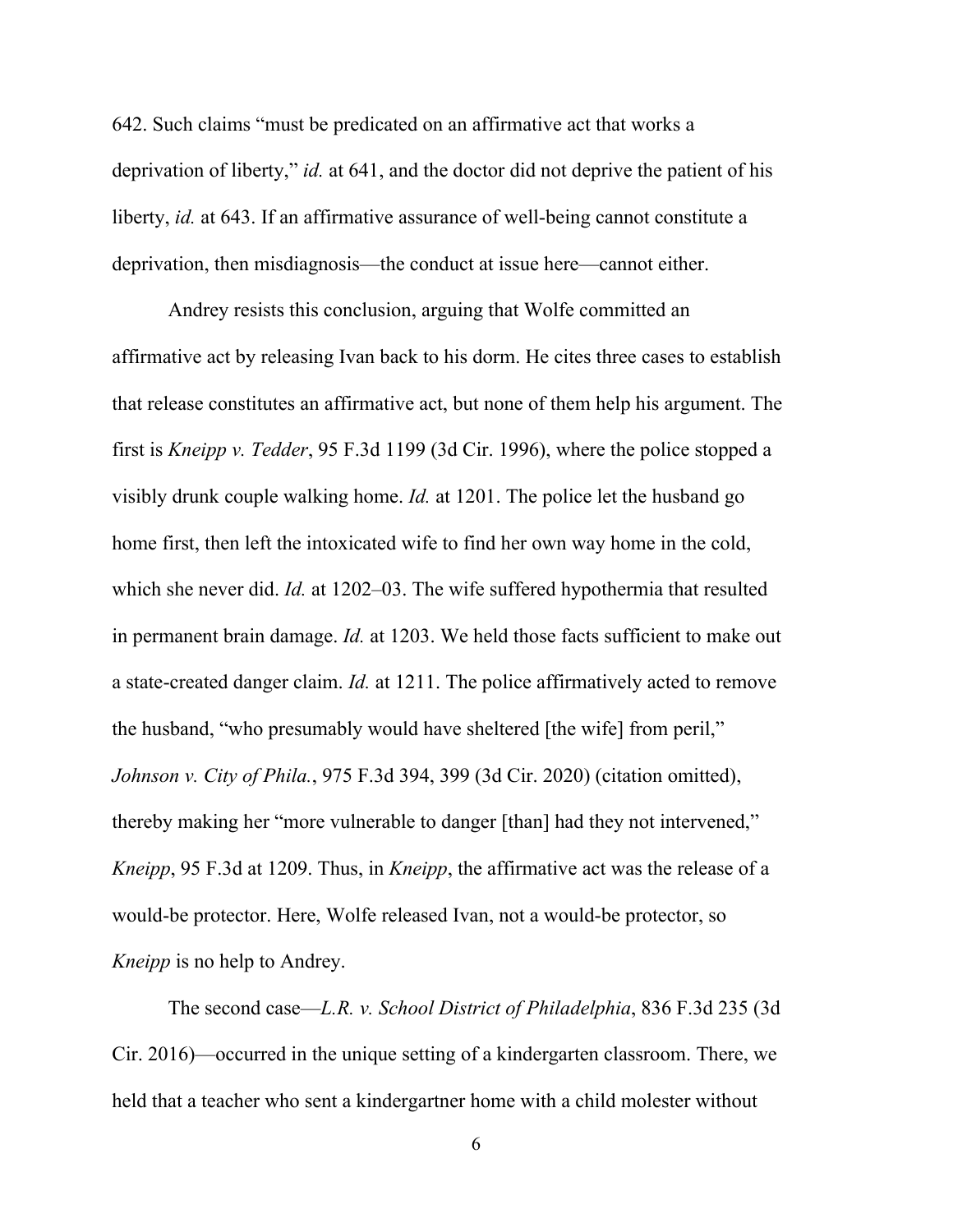checking identification "affirmative[ly] misuse[d] . . . his authority as [the student's] teacher and 'gatekeeper.'" *Id.* at 244. The kindergarten teacher was "responsible for the safety of very young children" in his care; "hand[ing] over [that] responsibility to a private actor who, under the circumstances, posed an obvious risk of harm" was "an affirmative misuse" of his state-granted authority. *Id.* Wolfe had no comparable responsibility for Ivan, and she did not hand him over to a private actor who posed an obvious risk of harm.

In the third case—*Mann v. Palmerton Area Sch. Dist.*, 872 F.3d 165 (3d Cir. 2017)— the affirmative act was compulsion, not release. In *Mann*, a football coach "requir[ed a player] to continue to practice after sustaining" a big hit. *Id.* at 168. We stressed that the coach affirmatively "required [the student] to be exposed to a risk of harm by continuing to practice." *Id.* at 172. The affirmative act was the coach's use of his compulsive authority, not a mere release. Nurse Wolfe did not compel Andrey to do anything; according to the complaint, she misdiagnosed him and released him to his dorm.

We thus agree with the District Court that the complaint did not allege a valid state-created danger claim.

#### III

Though the District Court properly dismissed Andrey's state-created danger claim against Wolfe, it abused its discretion when it failed to grant Andrey leave to amend his complaint. *See United States ex rel. Schumann v. AstraZeneca Pharms. L.P.*, 769 F.3d 837, 849 (3d Cir. 2014). "[I]n the event a complaint fails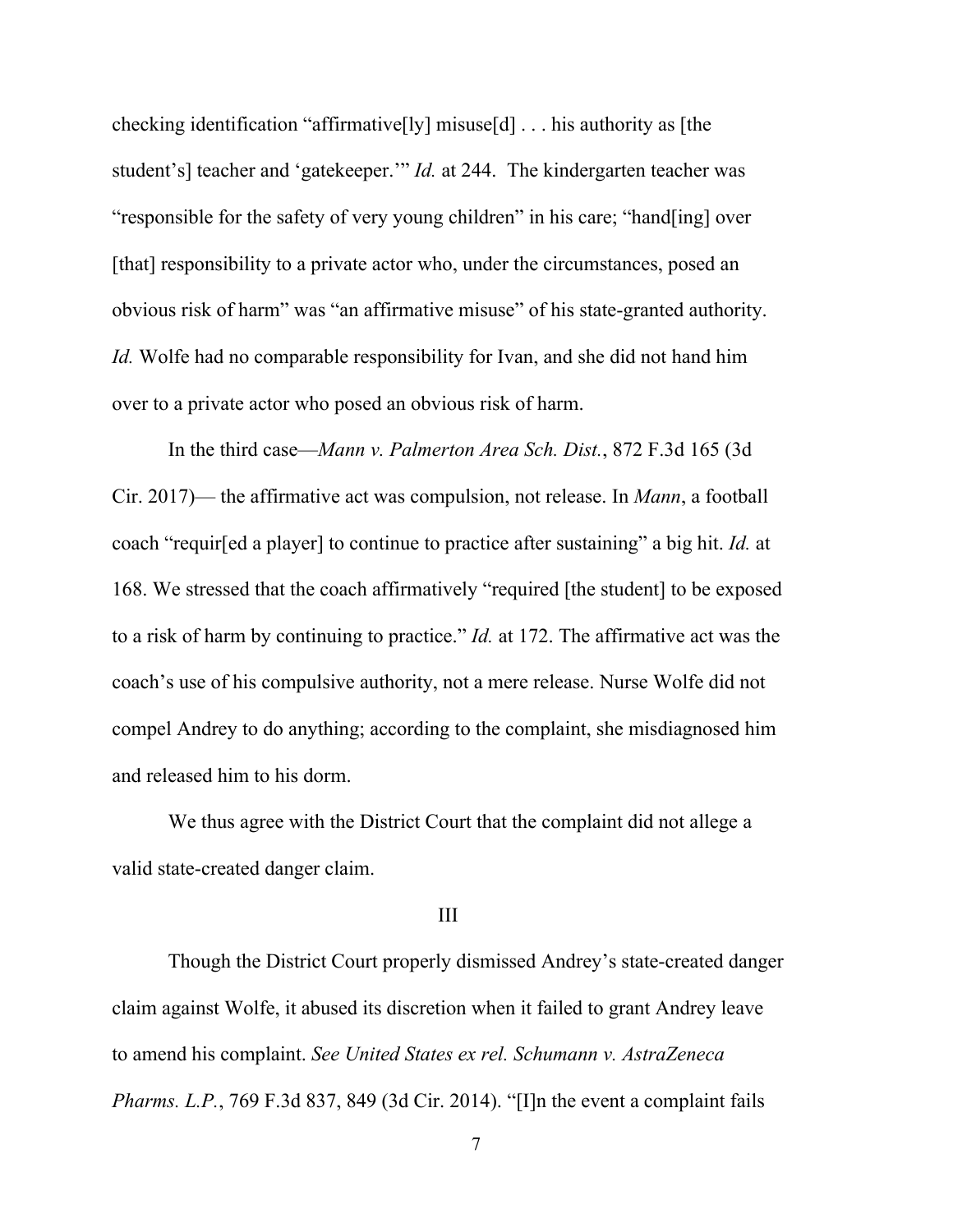to state a claim, unless amendment would be futile, the District Court must give a plaintiff the opportunity to amend [his] complaint." *Phillips*, 515 F.3d at 228 (citation omitted). Despite Andrey's request to amend his complaint, the District Court did not grant leave to amend. The Court instead "dismissed without prejudice to the litigation of the plaintiff's state law tort claims in state court." App. 82. But because it did not engage in a futility analysis, the Court should have also granted leave to amend the complaint to substantiate the state-created danger claim. *See Phillips*, 515 F.3d at 228. Accordingly, we will remand the case so Andrey can amend his complaint, unless the District Court determines that amendment would be futile.

\*\*\*

For the reasons stated, we will vacate the District Court's order and remand the case for further proceedings consistent with this opinion.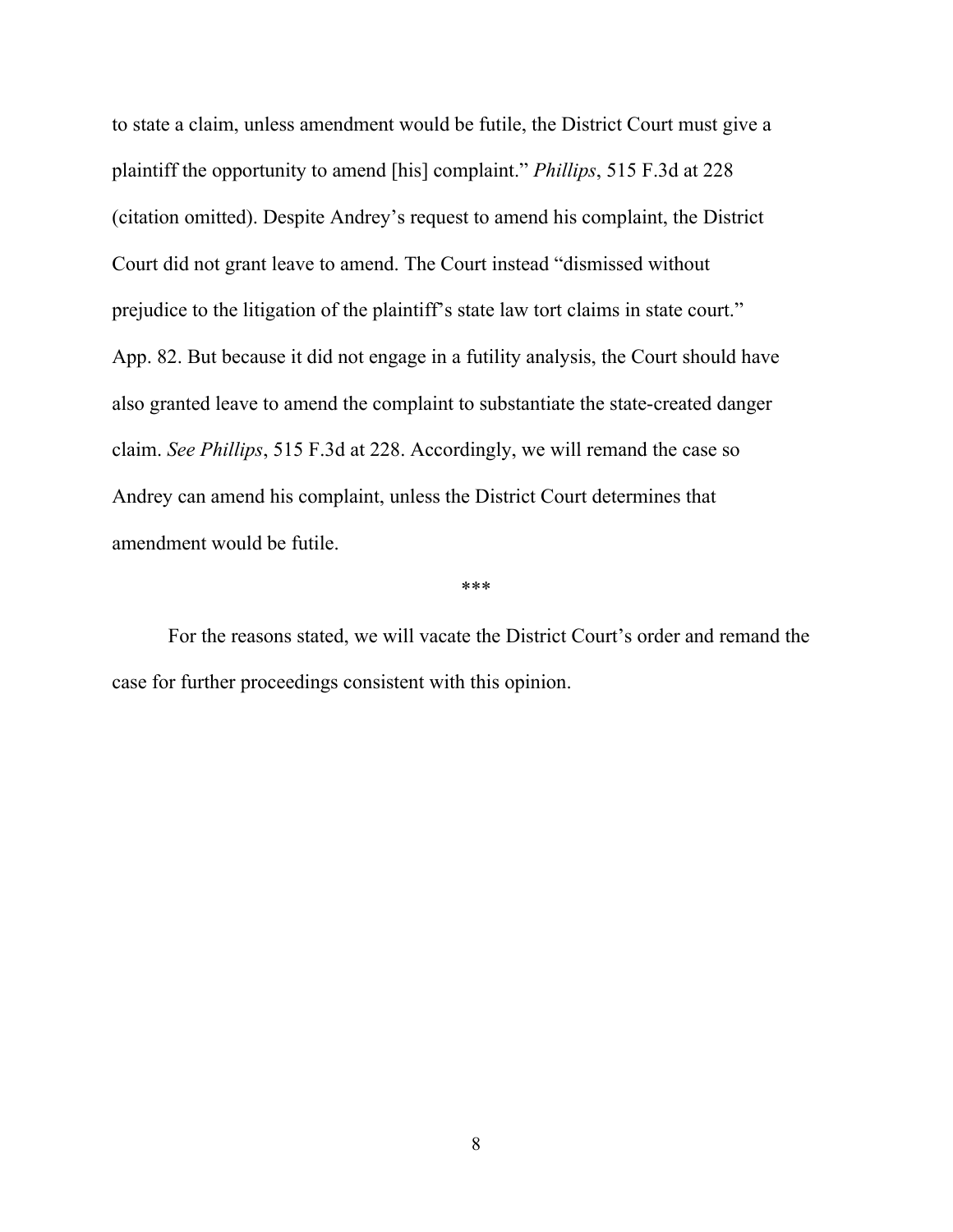*Andrey Vorobyev, as administrator to the Estate of Ivan Vorobyev, deceased v. Bloomsburg University, Commonwealth of Pennsylvania, Laura Wolfe, MSN, CRNP*

No. 21-2111

\_\_\_\_\_\_\_\_\_\_\_\_\_\_\_\_\_\_\_\_\_\_\_\_\_\_\_\_\_\_\_\_\_\_\_\_\_\_\_\_\_\_\_\_\_\_\_\_\_\_\_\_\_\_

## **RENDELL**, Circuit Judge, *concurring in the judgment*

I agree that the case should be remanded so that Andrey Vorobyev can have the opportunity to amend his complaint. But I do not view the facts alleged as so clearly lacking such that they fail to establish the prima facie element of an "affirmative act."

The majority urges that our opinion in  $Ye v. United States, 484 F.3d 634 (3d Cir.$ </u> 2007), is relevant and that it supports the conclusion that "[i]f an affirmative assurance of well-being cannot constitute a deprivation, then misdiagnosis—the conduct at issue here—cannot either." Maj. Op., Section II. I disagree. The issue in  $Ye$  was "whether a</u> mere assurance can be an affirmative act." 484 F.3d at 635 (emphasis added). The Court held that it cannot. Id. The Court did not confront, as we do here, whether an actual misdiagnosis can constitute an affirmative act for purposes of a state-created danger claim, and this remains an open question.

Moreover, the nurse here not only made an actual diagnosis that was wrong,  $^1$  she prescribed medication for the wrong condition, "[r]efused" to refer her student and

<sup>&</sup>lt;sup>1</sup> She affirmatively misdiagnosed him as suffering from acute "nausea with vomiting, unspecified." App. 117. Far from being unspecified nausea and vomiting, his high blood sugar, nausea, and vomiting were clearly associated with his Type I diabetes. A letter in his student medical file from the Yale Medicine Pediatric Endocrinology and Diabetes Clinic regarding his condition warned that this combination of symptoms, if left untreated, could lead to "life threatening diabetic ketoacidosis" and "significantly increase the risk of heart attacks and strokes." App. 138.